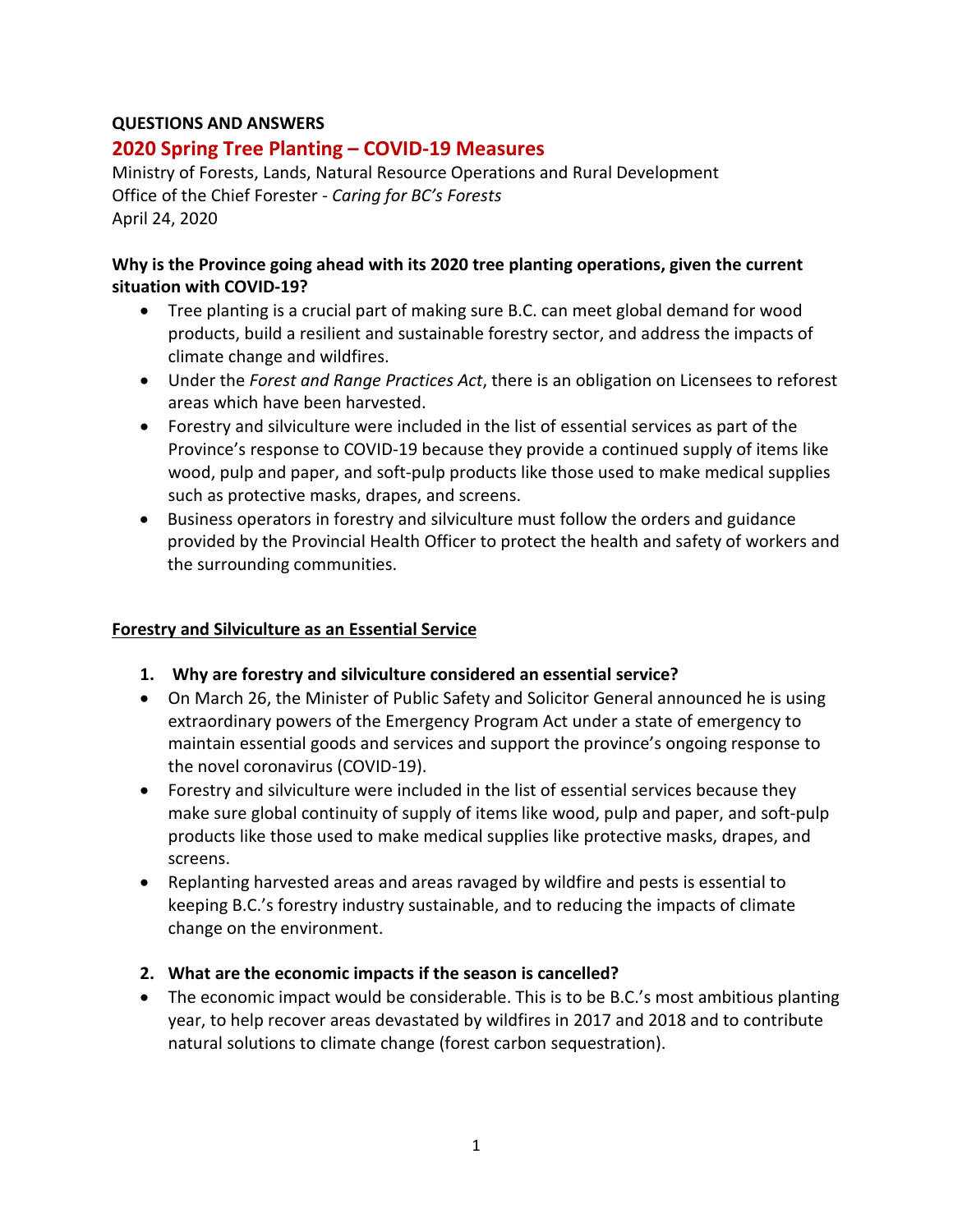- Many hectares of deforested areas have been fertilized, and more than 310 million seedlings have been nurtured and are ready to be planted, including 235 million in the Interior.
- After sites have been surveyed and silviculture prescriptions have been made, it takes two years from sowing the seeds to growing to prepare a tree for planting in the wild.
- Along with costs for surveys, seeds and growing seedlings in previous years, the Province has invested \$75 million in contracts with members of the Western Forest Contractors' Association and other silviculture operators to plant trees this year.
- Planting investments have also been made through the Forests for Tomorrow (FFT) program, the Forest Carbon Initiative (FCI), the Forest Enhancement Society of BC (FESBC) and include the federal low carbon economy funded projects
- The workforce consists of:
	- $\circ$  An estimated 4,500 planters this spring. Of these, two-thirds will use planting camps
	- o Approximately half of the planters come from B.C.
	- $\circ$  Approx. 55 individual planting contractors are preparing to carry out planting across the province,
	- o 85% of the planting workforce is under 30 years of age.

# **3. What are the impacts to the environment if cancelled?**

- Trees are valuable for carbon sequestration they hold carbon from the atmosphere and mitigate climate change.
- Replanting is also the foundation of our strategies for supporting a host of environmental benefits including biodiversity and wildlife habitat.
- Along with other benefits, trees contribute to mitigating the effects of flooding, as soil in cleared areas is less able to hold water.
- **4. Why not scale back tree planting operations this year to reduce the risk, like Site C and Coastal GasLink have done?**
- Lands scheduled for planting this year have been surveyed, and sites have been prepared where needed, seed has been sown and seedlings have been grown.
- More than 310 million seedlings are ready to be planted, and the Province and industry have set up contracts to have them planted this year.
- Most areas scheduled to be planted this year are wildfire areas impacted in 2017 and 2018. The areas to be planted will not easily reforest naturally – it would take decades for them to reforest themselves without planting.
- We are focused on the challenge before us keeping worker and communities safe in the context of COVID-19. But we are also considering the mid- and long-term view for our economy and climate. Reforesting is part of building a better future.
- Planting operations are an outdoor activity where planters are necessarily physically distant from one another. Extra precautions are being put in place for COVID19 requirements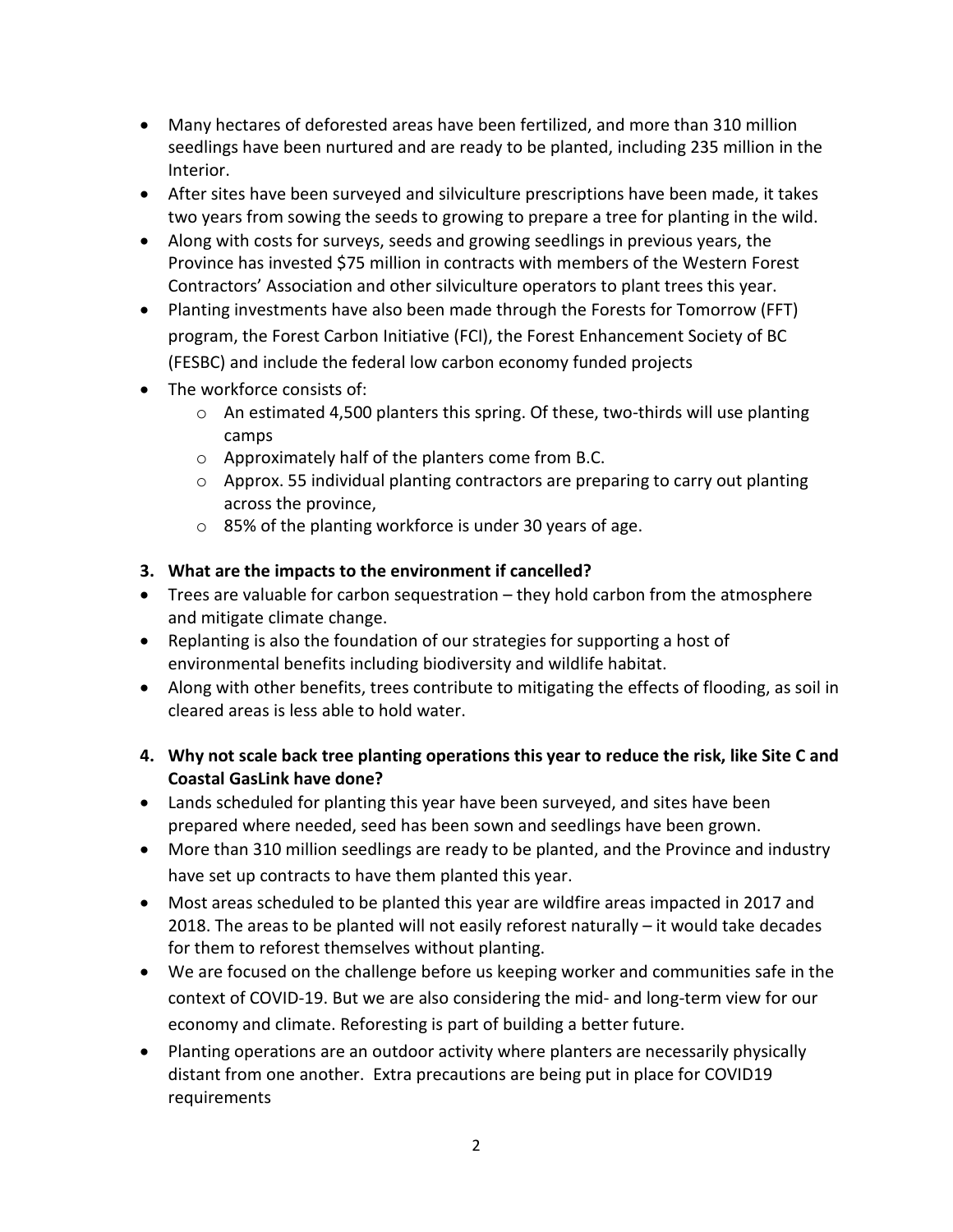#### **What Measures are Being Taken by Tree Planting Operators?**

- **5. Tell me about the Provincial Health Officer's order for industrial camps – what does that entail and how are businesses impacted?**
- The Provincial Health Officer has provided a new order regarding industrial camps that includes workers in the agricultural, aquacultural, forestry and resource sectors, including mines, and applies to both work sites and worker accommodations.
- This order, and the delegation that accompanies it, provides some clarity regarding steps that the employer as well as their appointed infection prevention and control coordinators must take.
- It also provides clarity for workers around their personal responsibility to help minimize the risk of spreading COVID-19 within their place of work and their community.
- The delegation allows for provincial enforcement officers and other public servants to be designated as provincial infection prevention and control officers.
- This could be park rangers, conservation officers, natural resource officers, transportation inspectors, regional agrologists, agri-food or fisheries inspectors, or other public servants, as required.
- The order now requires that employers develop a COVID-19 infection prevention and control protocol, to prevent and control the risk of transmission of COVID-19 among workers in their place of accommodation, at the worksite, and when travelling between the worksite and their accommodation.
- That protocol must be posted prominently on the worksite, and must also be made available when requested by a health officer or Provincial infection prevention and control officer.
- The order also requires that the employer appoint an Infection Prevention and Control Co-ordinator, who will act as a liaison between the employer and the health officer or Provincial infection prevention and control officer, and will oversee the implementation of the Protocol.
- It's important to note that the construction projects and mines that are currently operating in B.C. under the previous PHO directives for construction sites and industrial work camps are still able to operate.
- They will need to make arrangements as soon as possible to have a health officer or a Provincial infection prevention and control officer inspect the accommodation, worksite and the vehicles used to transport workers to and from their accommodations to the worksite, as well as the vehicles used to transport workers throughout the worksite. The inspection will also evaluate that the protocols are sufficient and can be implemented in a manner that prevents the risk of transmission of COVID 19 amongst workers.

# **6. What are these additional measures that tree planting operators must follow?**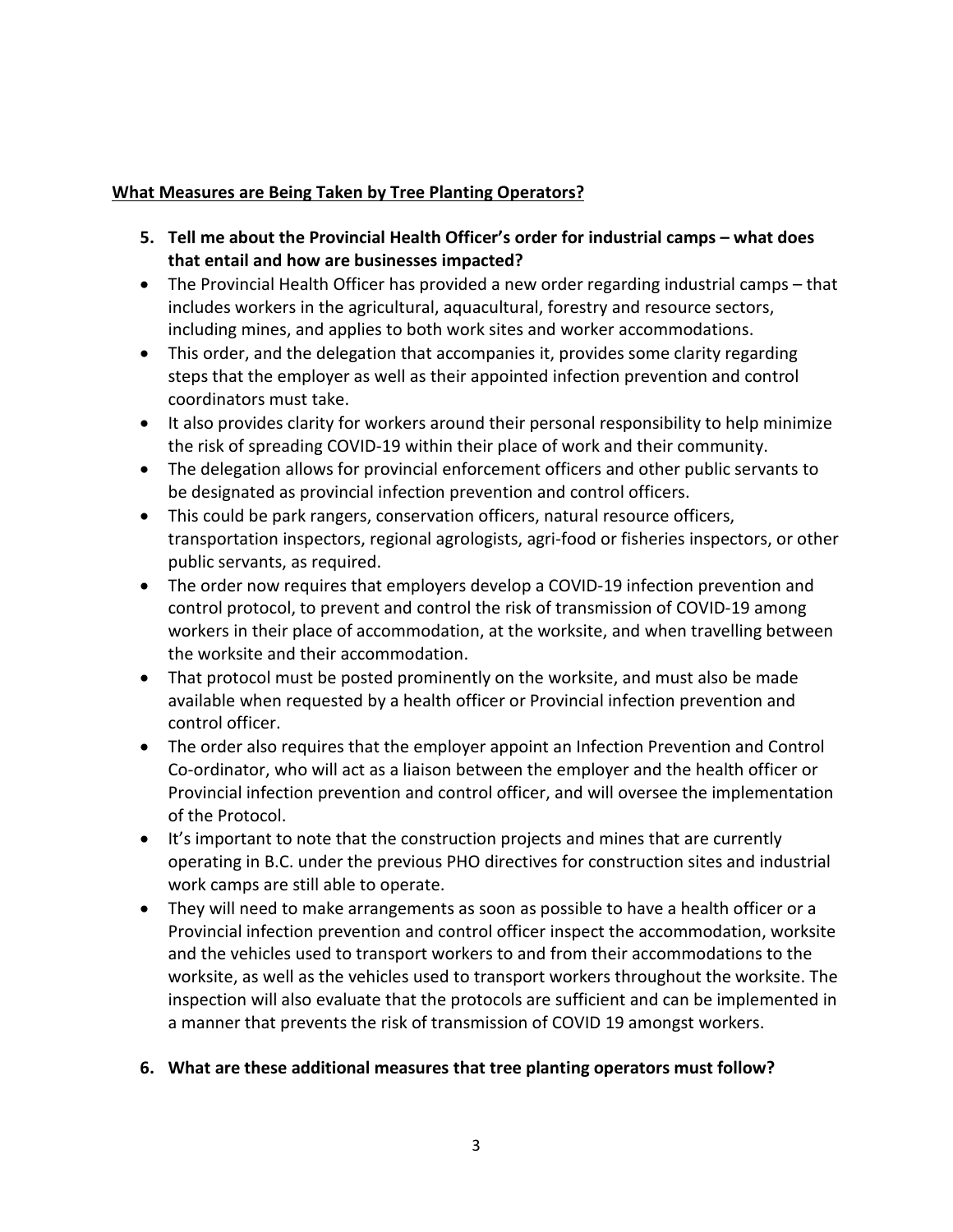- The Provincial Health Officer has issued an order for the silviculture sector referencing the BC Centre for Disease Control guidance document: *Protecting Employees, Contractors, and Employers Working in the Silviculture Sector During the COVID-19 Pandemic*.
- The document will support the silviculture sector to follow the BCCDC and the BC Ministry of Health guidelines for operators to prevent and control the spread of COVID-19 in work camps in, *COVID-19: Interim Communicable Disease Control Guidelines for Industrial Camps*.
- As part of a workplace risk assessment, creating day-to-day plan that follows the guidance in this document will result in a COVID-19 Infection and Prevention and Control Protocol (Protocol) that will protect people working in this sector.
- Employers are required to appoint a Co-ordinator(s) to contribute to and understand the Protocol to prevent and control the transmission of COVID-19.
- Measures include:
	- o reducing the number of social interactions amongst workers and employers and nearby communities,
	- o physical distancing or enhancing protection via masks where physical distancing is not practical,
	- o good hygiene practices,
	- $\circ$  and cleaning and disinfecting high touch point areas at the start and end of each day.
- Ministry compliance and enforcement staff will inspect forestry camps, accommodations and work sites to make sure all required health and safety measures are in place
- Any worker testing positive for COVID-19 or displaying symptoms must follow current provincial health guidelines and self-isolate.
- **7. How are these different from the** *COVID-19: Interim Communicable Disease Guidelines for Industrial Camps* **and who developed them?**
- The Provincial Health order and the BCCDC silviculture guidance document support the silviculture sector to follow the BCCDC and the BC Ministry of Health *COVID-19: Interim Communicable Disease Control Guidelines for Industrial Camps*.
- The additional silviculture guidance document addresses specific needs related to tree planting operations, and were developed with collaboration from the Ministry of Forests, Lands, Natural Resource Operations and Rural Development, BC Timber Sales, forest licensees and the Western Forestry Contractors' Association.
- **8. What about silviculture companies that aren't part of WFCA? Will they be required to make these changes?**
- The Provincial Health Officer has issued an order for the entire silviculture sector referencing the BC Centre for Disease Control guidance document: Protecting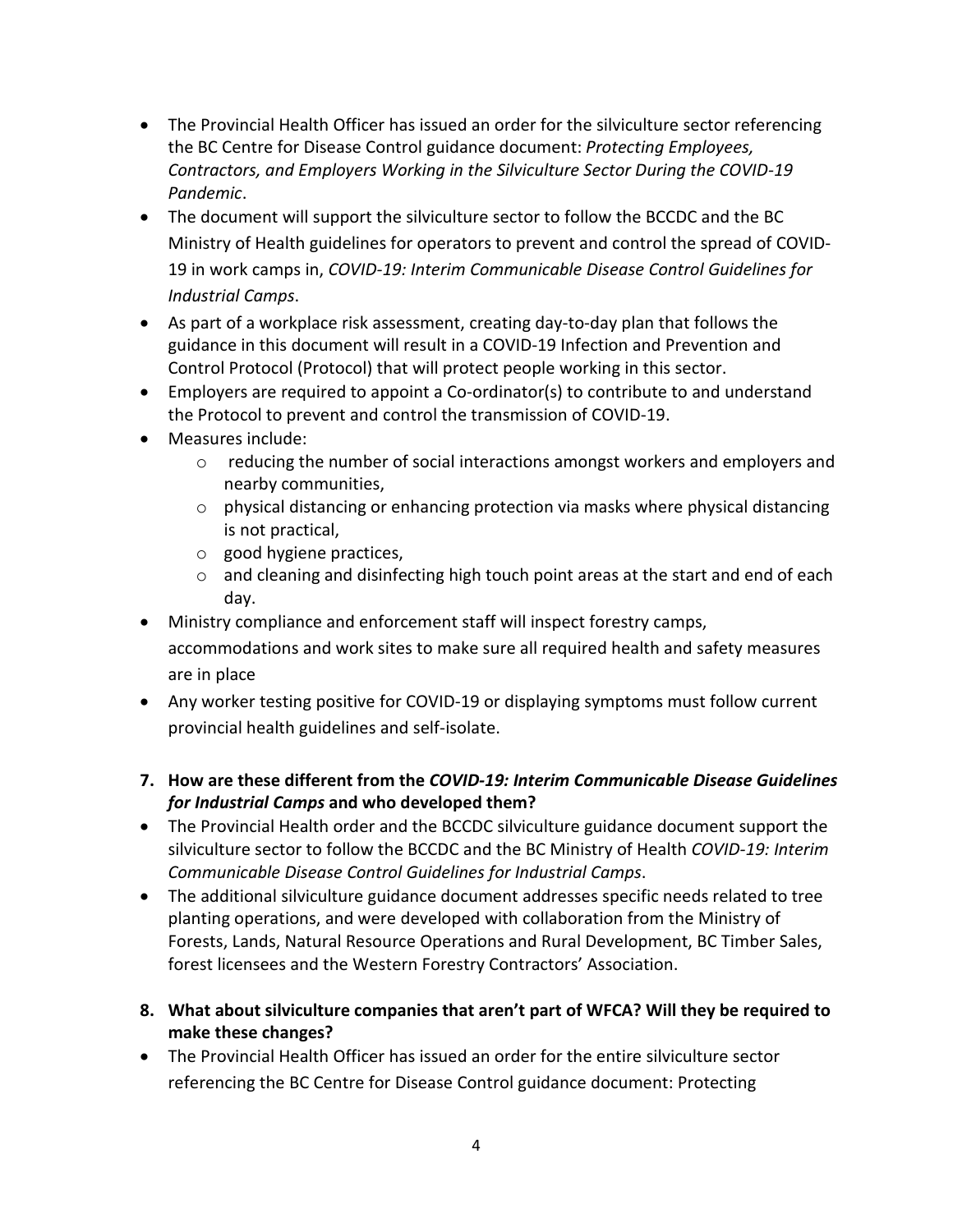Employees, Contractors, and Employers Working in the Silviculture Sector During the COVID-19 Pandemic.

- **9. How can camps have up to 75 people? Didn't the Provincial Health Officer ban groups of more than 50?**
- Silviculture (reforestation) and forestry activities were designated as essential services on March 26.
- The Provincial Health Officer's order and the BCCDC silviculture guidance document asks employers to designate employees to small working crews or "work pods" for as long as practical during the planting season to reduce social interactions.
- Like a family unit, this work pod will make sure close contact only occurs within a select small crew.
- Employers are asked to consider actions to decrease crowding and social interaction, such as staggering mealtimes and opening additional dining areas.
- Employees must practice physical distancing as directed by the BC CDC while on breaks.
- Where possible, employees should be assigned to individual workstations or an area of the field that provides 2 metres of separation from other individuals.
- Where 2 metres separation is not possible, workers should wear masks, and a physical barrier may be constructed in collaboration with the occupational health and safety committee (where one exists).
- Tree planters work requires them to work outdoors and is distributed throughout the planting area.
- Planters are usually given their own "transects" to plant in order to simplify planting quality checks.
- Many planters can occupy a single cutblock, but they rarely work close to each other.
- Planting is by design, a fairly "isolated" work environment where maintaining a safe distance can be maintained easily.
- **10. How many tree planters and contractors are coming from outside B.C.? Aren't many coming from Quebec, which is experiencing much higher rates of COVID-19? Couldn't that increase our risk and overwhelm our health system?**
- Planters come from B.C. and throughout Canada. About half are from B.C.
- About 4,500 to 5,000 tree planters, working for about 55 contractors, are expected to work in the Interior this spring, with about two-thirds of them staying in camps.
- 85% of them are under the age of 30, and half are university students.
- It would be great to see more of B.C.'s out-of-work university and college students hired, as long as safety and training supports are there for an increased number of new recruits.
- Contractors are required to follow the *COVID-19: Interim Communicable Disease Control Guidelines for Industrial Camp*s, as well as additional silviculture guidelines to safe guard their workers.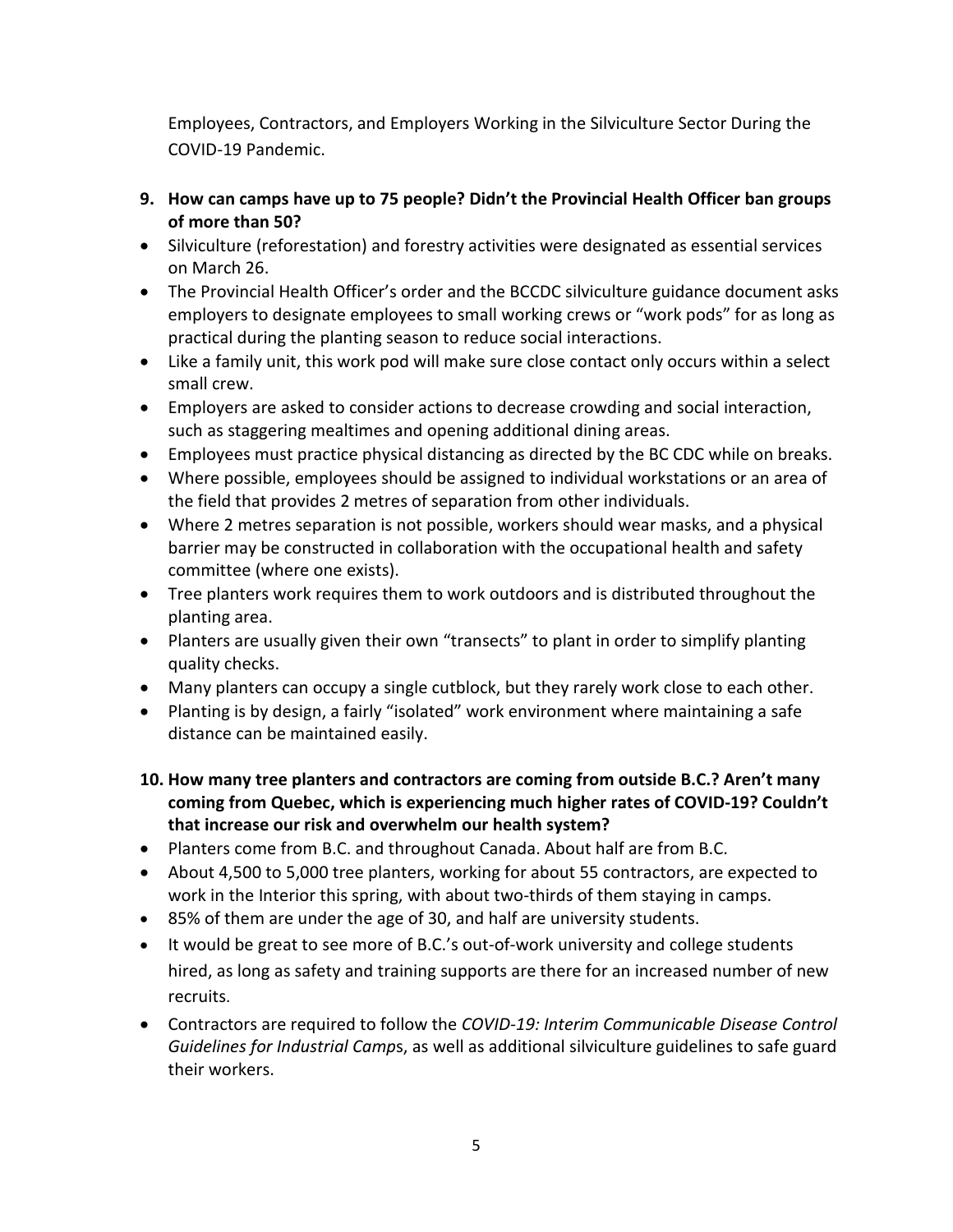• The additional guidelines require them to self-isolate at home for 14 days before travelling, travelling to B.C. by vehicle only, and to be screened before they can be deployed to work camps.

### **11. Will tree planters from out of province have to self-isolate for 14 days?**

- Following the Provincial Health Officer's order and guidance, employers will be responsible for screening tree planters before admission to field camps or community accommodations.
- Any worker testing positive for COVID-19 or displaying symptoms must follow current provincial health guidelines, and self-isolate for at least 10 days.
- Self-isolation procedures are specifically referenced in both the *COVID-19: Interim Communicable Disease Control Guidelines for Industrial Camp*s and the silviculture guidelines.
	- o Under the Provincial Health Officer's order for workers and employers, it's mandatory that anyone arriving in B.C. from outside of Canada self-isolate and monitor symptoms for 10 days upon their arrival, and complete and register a self-isolation plan. For details, visit[:www.gov.bc.ca/returningtravellers](http://www.gov.bc.ca/returningtravellers) and [https://www2.gov.bc.ca/gov/content/safety/emergency-preparedness](https://www2.gov.bc.ca/gov/content/safety/emergency-preparedness-response-recovery/covid-19-provincial-support/self-isolation-on-return)[response-recovery/covid-19-provincial-support/self-isolation-on-return.](https://www2.gov.bc.ca/gov/content/safety/emergency-preparedness-response-recovery/covid-19-provincial-support/self-isolation-on-return)
- The WFCA has asked tree planters to self-isolate prior to deploying for their camps if they are showing symptoms before they travel.

# **Health Risks**

- **12. Aren't there concerns about the risk of transmission between tree planters and to communities?**
- Business operators in forestry and silviculture should follow the orders and guidance provided by the Provincial Health Officer to make sure the health and safety of workers and the surrounding communities.
- These include *COVID-19: Interim Communicable Disease Control Guidelines for Industrial Camps provided by the BC Centre for Disease Control (BCCDC) and the Ministry of Health,*  March 30, and the BCCDC silviculture guidance document (Ministry Link).
- These additional guidelines have been developed to address the unique work and camp environments of tree planting operations and protect the communities they work in and near, in partnership with the Western Forest Contractors' Association.
- **13. How can the transmission of COVID-19 be reduced in camps when tree planters work and stay in proximity, often in rustic camps with limited facilities?**
- The Provincial Health Officer has issued an order for the silviculture sector referencing the BC Centre for Disease Control guidance document: Protecting Employees, Contractors, and Employers Working in the Silviculture Sector During the COVID-19 Pandemic. Measures include: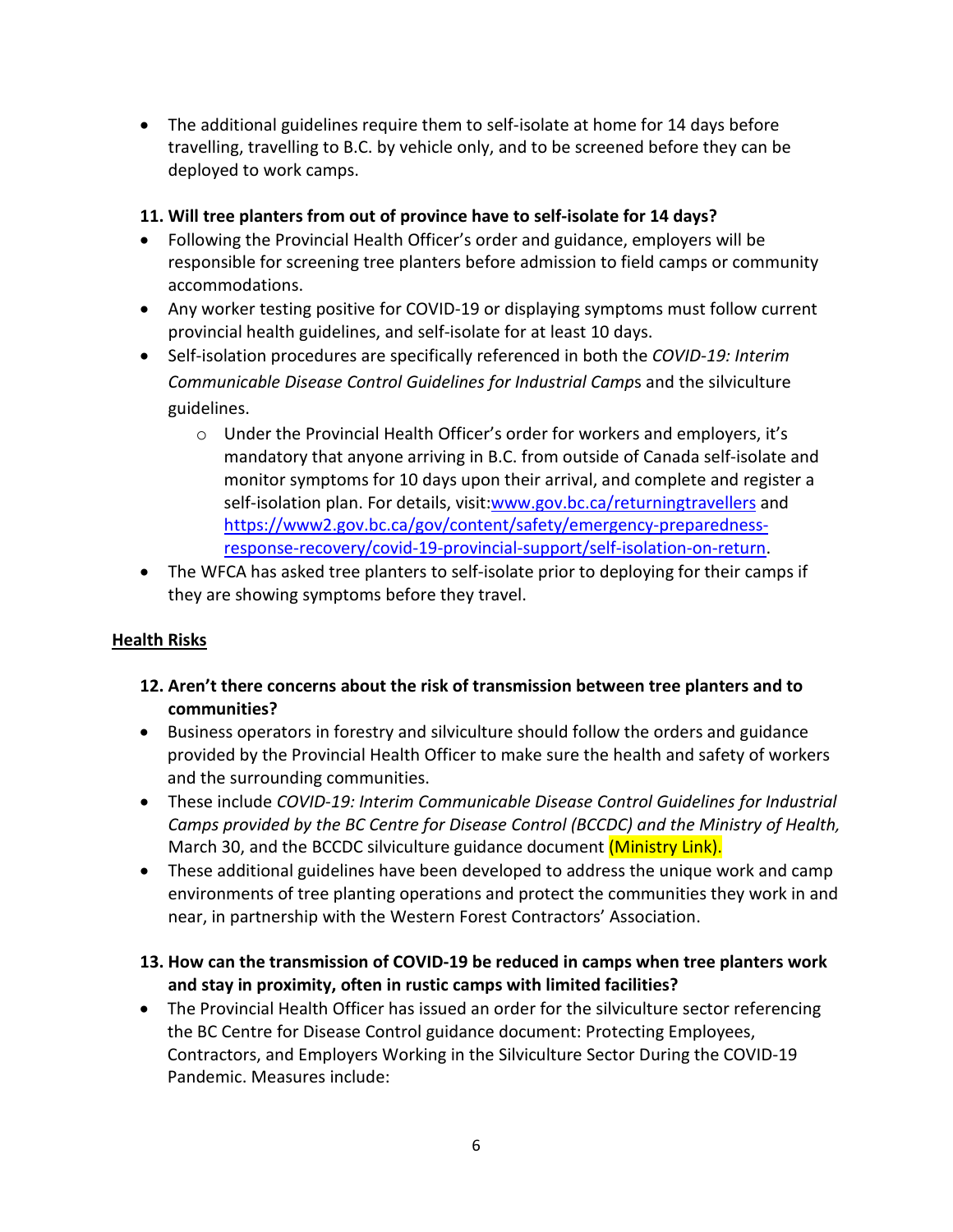- $\circ$  reducing the number of social interactions amongst workers and employers and nearby communities,
- $\circ$  physical distancing or enhancing protection via masks where physical distancing is not practical,
- o good hygiene practices,
- $\circ$  and cleaning and disinfecting high touch point areas at the start and end of each day.
- These protocols are in place to protect everyone, the public and the tree planters. Providing access to WIFI will help tree planters stay in touch with families and friends while they remain in isolated camps. Physical distancing measures include guidelines on forming work pods and travelling.
- Coastal planting contractors have been operating for almost four weeks now. They have operated without any COVID-19 incidents by adhering to the orders and guidance provided. Now that crews have been together for 14 days (and counting) daily travel to and from the planting sites, camp operations and planter accommodations are easier to manage and maintain.
- The goal is to maintain that "virus free" status.
- **14. What will be done in case of an outbreak and do local health facilities including hospitals have capacity to deal with one?**
- The Provincial Health Officer's Order and the BCCDC guidance document requires selfisolation of any employee who has symptoms of a cold, influenza or symptoms compatible with COVID-19.
- The duration of isolation will be determined by the PHO self assessment tool or direction from their medical provider.
- If an employee has common cold or influenza like illness or symptoms compatible with COVID-19 (fever, cough, shortness of breath) and are hospitalized, or the employee is identified by public health as a person who is part of a cluster or outbreak, arrangements will be made for a COVID-19 test:
- If an employee tests positive for COVID-19, they must self-isolate for a minimum of 10 days from symptom onset AND make sure their symptoms, including fever, have completely resolved.
- B.C. requirements for who must self-isolate must be followed.
- People who are contacts of a confirmed COVID-19 case, meaning they have been, or could have been, exposed to the virus, but do not have symptoms, are required to selfisolate.
- We know that the best way to keep from overwhelming our health system is to reduce the spread of COVID-19. That's why it's crucial we follow the Provincial Health Officer's orders, including the Industrial Camp Order and the additional BCCDC silviculture guidance document.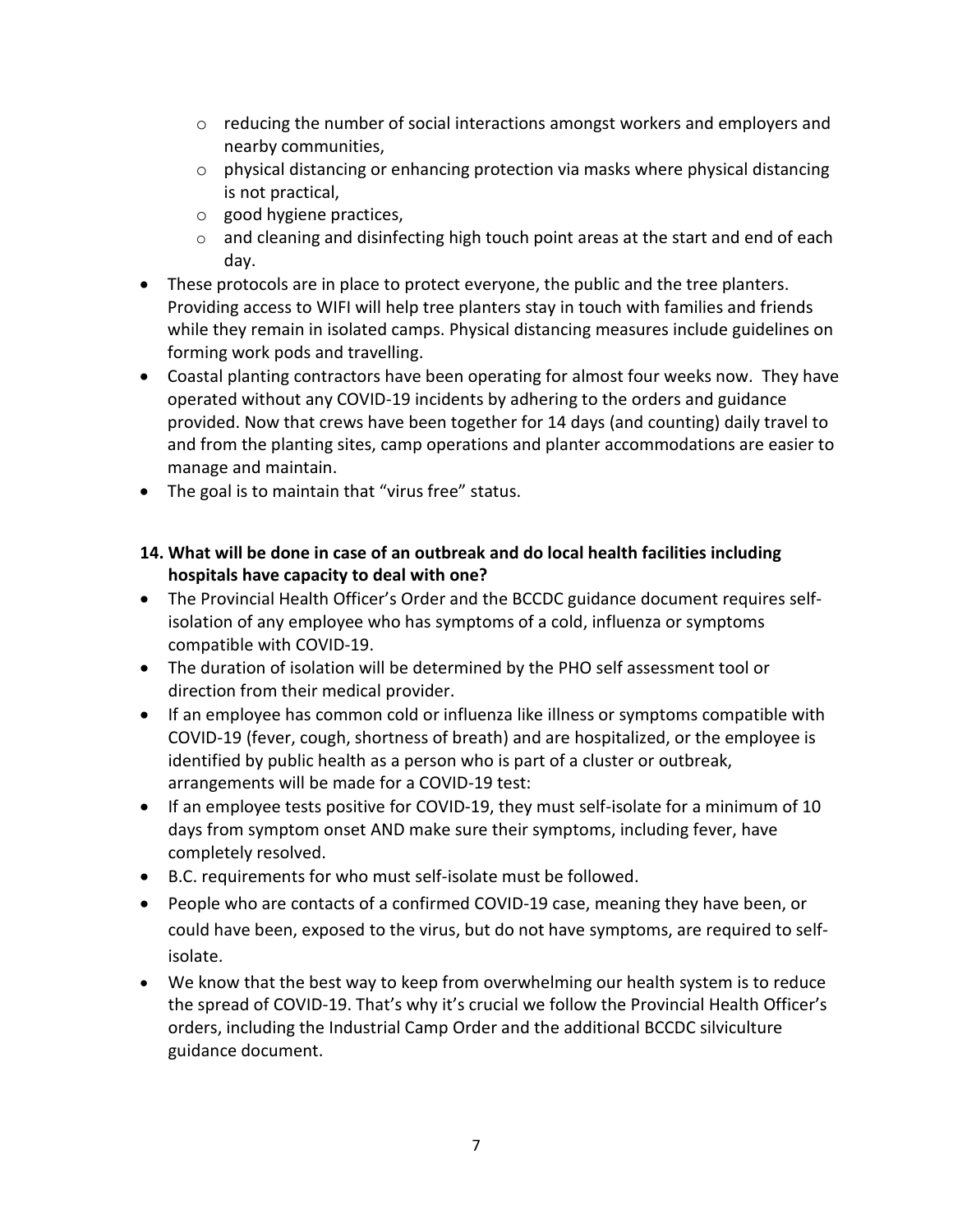- **15. What medical facilities/personnel are available at tree planting camps to deal with injured or infected workers?**
- WorkSafe BC requires every silviculture/planting contractor to have the appropriate first aid resources based on the number of persons working or residing in the camp – these health and safety standards are non-negotiable.
- WorkSafe BC also requires planting camp operators to have an appropriate vehicle for transporting injured workers to a medical facility – most contractors have decommissioned ambulances or similar vehicle to accommodate a stretcher.
- **16. The** *COVID-19: Interim Communicable Disease Control Guidelines for Industrial Camps* **does not really address the out-of-province travel questions. So, we are wondering what is the process?** 
	- There are public health measures in place to address the potential spread or transmission of COVID 19:
		- Under the federal *Quarantine Act*, it's mandatory that anyone arriving in B.C. from outside of Canada that are symptomatic, will be quarantined by the federal government for 14 days upon their arrival.
		- Under the Provincial Health Officer Order ["Travellers and Employers Order"](https://www2.gov.bc.ca/assets/gov/health/about-bc-s-health-care-system/office-of-the-provincial-health-officer/covid-19/covid-19-pho-order-travellers-employers.pdf), it is mandatory that anyone arriving in B.C. from outside of Canada that are asymptomatic self-isolate and monitor symptoms for 14 days upon their arrival, and complete and register a self-isolation plan [\(https://www2.gov.bc.ca/gov/content/safety/emergency-preparedness-response](https://www2.gov.bc.ca/gov/content/safety/emergency-preparedness-response-recovery/covid-19-provincial-support/self-isolation-on-return)[recovery/covid-19-provincial-support/self-isolation-on-return\)](https://www2.gov.bc.ca/gov/content/safety/emergency-preparedness-response-recovery/covid-19-provincial-support/self-isolation-on-return).
		- The new PHO Industrial Camp Order also includes measures on workers coming into BC to provide essential services.

# **Public, First Nation & Community Concerns**

# **17. What about community and First Nation concerns?**

- The Provincial Health Officer's order and the BCCDC guidance document provide direction to make sure silviculture operators are in contact with First Nation health centres and local health authorities before arriving to be advised of any current precautions being taken in the region.
- Because Indigenous populations face heightened health risks due to lower health outcomes compared with non-Indigenous Canadians, all employees must respect any precautions being taken to avoid carrying this virus into First Nation communities. It's also recommended they do not seek medical care from First Nation health centres, which have inadequate resources to deal with an influx of external cases.
- Employers should also provide facilities and services such as meals and communication systems, and arrange for laundry and personal purchases so tree planters can avoid visiting nearby communities.
- Traveling to a grocery store or other necessary public establishment should be limited to one person per group who will also buy food and essentials for others.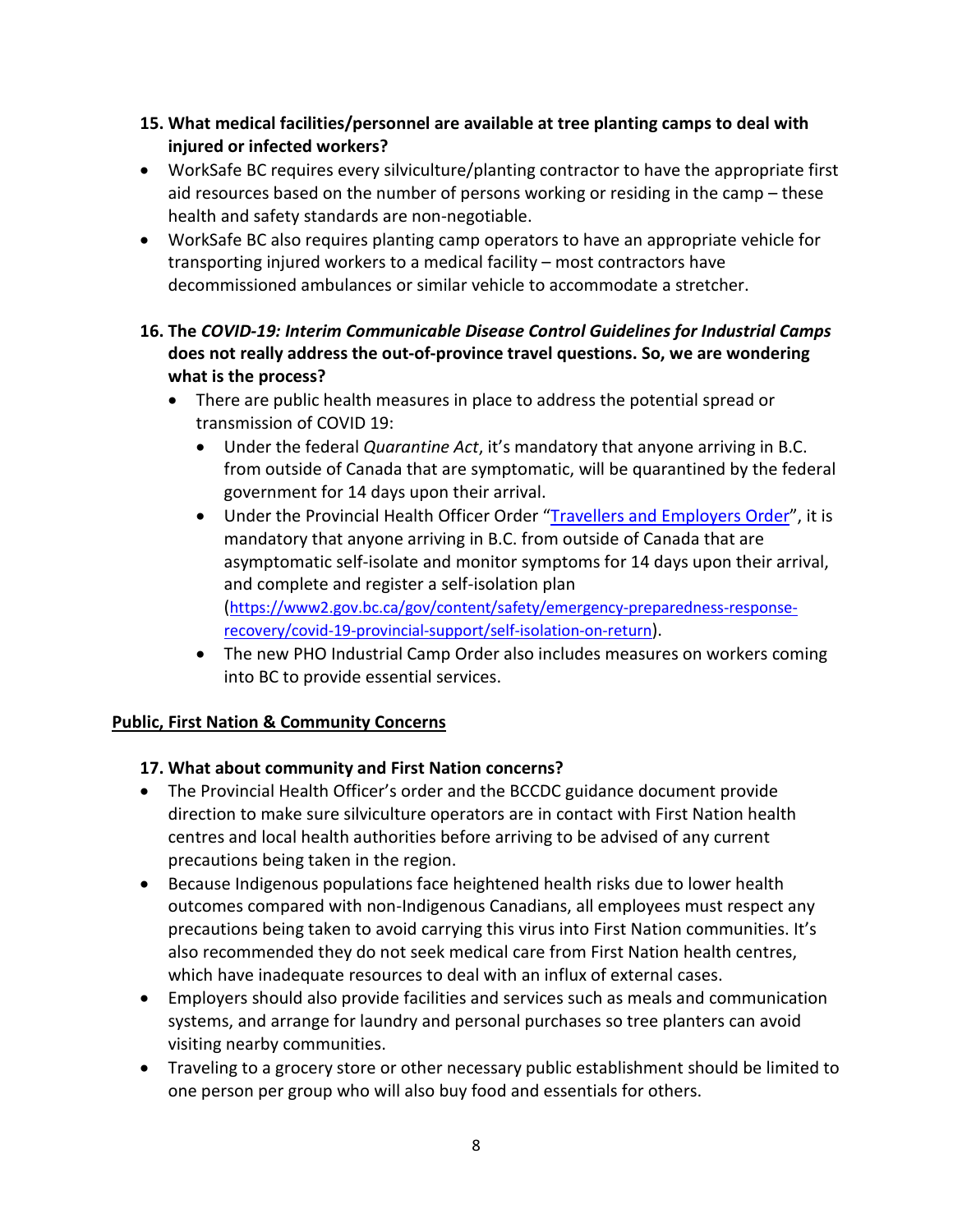- We are engaging with community leaders and working collaboratively to make sure the 2020 planting season can be undertaken as safely as possible.
- The Ministry will continue to work with UBCM and municipalities, forest licensees, contractors and Indigenous communities to make sure that unfolding guidance and information related to our reforestation efforts is being shared.
- **18. How is the Province supporting the health care needs of Indigenous people during the COVID-19 pandemic?**
- A new collaborative framework will help to make sure people living in rural, remote and Indigenous communities in B.C. have access to critical health care they can count on to meet their unique needs during the COVID-19 pandemic and into the future.
- The framework was developed through a partnership between the First Nations Health Authority, Northern Health and Provincial Health Services Authority. The work is guided by the principles of cultural safety and humility, and adds to work underway by the Rural Coordination Centre of BC.
- As part of this initiative, BC Emergency Health Services (BCEHS) has prepared significant additional resources to its fleet. This amounts to an additional 55 ground ambulances throughout the province, including six in Northern Health. In addition, BCEHS has prepared seven fixed-wing aircraft and helicopters for medical transport.

#### **19. What happens if a community or First Nation closes its doors to outsiders?**

• We are working with community leaders and First Nations to make sure all precautions are in place and that things will be as safe as possible.

### **20. Is any tree planting being done on First Nations land (federal) – do FN's have concerns about this?**

• The province is not responsible for planting on reserves or title lands**.**

#### **21. Do the camps move around – from town to town?**

- Yes, in some cases the contractor will have contracts that start in the Southern part of the province, then move North. They do try to remain as central as possible so as not to have to move too frequently.
- The Provincial Health Officer's order and the BCCDC silviculture guidance document asks employers to designate employees to small working crews or "work pods" for as long as practical during the planting season to reduce social interactions.
- Like a family unit, this work pod will make sure close contact only occurs within a select small crew.

#### **22. Do the planters access town for supplies?**

• Usually the planting camps provision prior to arriving at their locations. Easier to find all the various food items in a larger center than trying to buy everything in Ashcroft. If there is a need for fresh supplies, current guidance is that they order from a supplier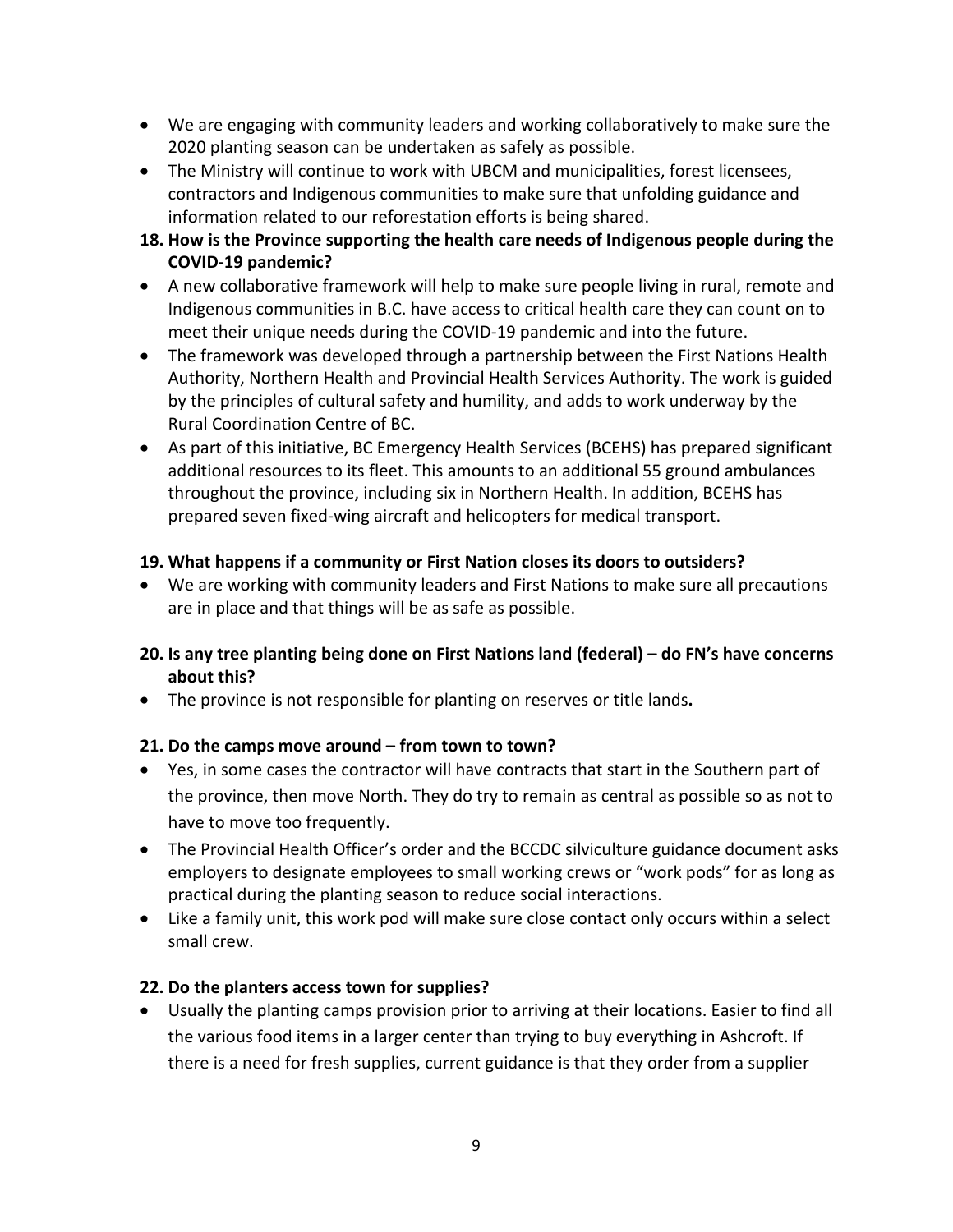and have the groceries delivered out to the camp to avoid unnecessary contact in town.

### **23. What about silviculture companies that are staying in communities?**

- Tree planters that stay in communities bring economic benefits they stay in hotels, purchase food and other items.
- Economic benefits of the industry are estimated at \$400 million to \$500 million.
- The BCCDC guidance document directs tree planters to minimize interactions and maintain physical distancing when social interactions are necessary (i.e., grocery shopping, using laundromats).
- We will be working with communities to make sure adequate arrangements are made.
- Protocols to maintain physical distance between tree planters and community members can include delivery of food and laundry or having businesses like laundromats dedicate specific times to accommodate tree planters' needs, with sanitizing of facilities before and afterwards.
- **24. How can the risk of transmission of COVID-19 be reduced when tree planters from camps come into town, grocery stores, laundromats and other facilities when on days off?**
- The BCCDC silviculture guidance document directs that traveling to a grocery store or other necessary public establishment should be limited to one person per group who will also buy food and essentials for others.
- In some cases, tree planters may have dedicated laundromats to use in town or services will be provided in camp.
- In other cases, protocols have been put in place to have business dedicate specific times to accommodate tree planters' needs, with sanitizing of facilities before and afterwards.
- Tree planters that are staying in camps will be supported by measures like food and laundry deliveries to limit their need to travel to communities.
- **25. What about concerns from locals, including doctors like Fort St. James' Dr. Van Ryk, that saving lives are more important than planting trees?**
- The health and safety of British Columbians is paramount.
- Many community leaders want reforestation to take place to help rebuild B.C.'s forestry sector and mitigate the impacts of climate change – they want it to take place as safely as possible.
- Ensuring the health and safety of workers, and the nearby communities that they operate within is the priority.
- **26. Rural and remote communities have expressed concerns, as have First Nations communities, with workers coming into or travelling through their communities at this time – why are we bringing in workers from outside of B.C.?**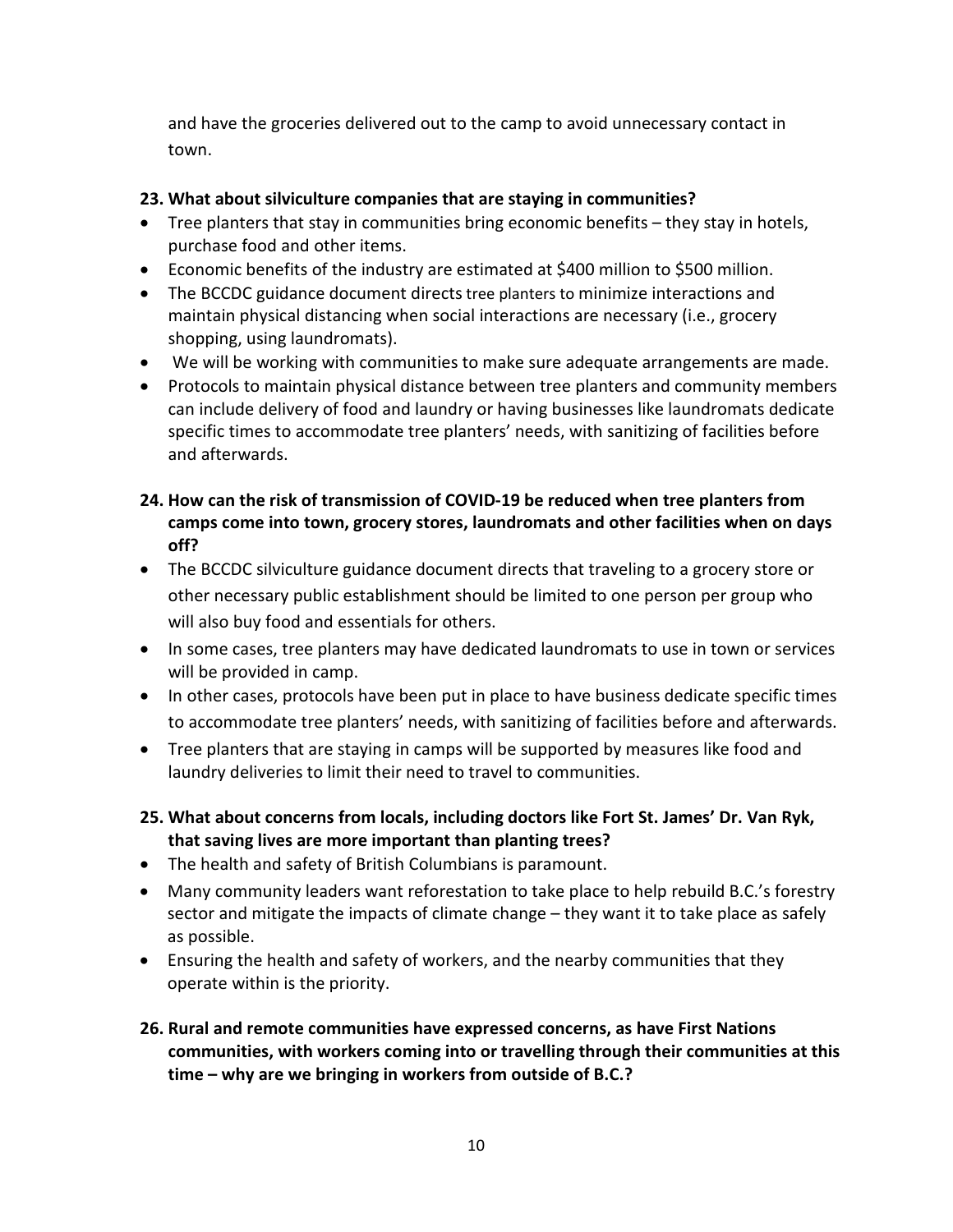- It's important to keep essential goods and services flowing, and government has designated essential service areas that are key to our economy and society – this includes forestry and silviculture.
- Tree planting typically occurs in remote areas and rural communities throughout the province – the province has identified and is responding to the need to make sure there are resources/services to protect those in rural/remote communities.
- A new collaborative framework will help make sure people living in rural, remote and Indigenous communities in B.C. have access to critical health care they can count on to meet their unique needs during the COVID-19 pandemic and into the future.
- The framework was developed through a partnership between the First Nations Health Authority, Northern Health and Provincial Health Services Authority. The work is guided by the principles of cultural safety and humility, and adds to work underway by the Rural Coordination Centre of BC.
- As part of this initiative, BC Emergency Health Services (BCEHS) has prepared significant additional resources to its fleet. This amounts to an additional 55 ground ambulances throughout the province, including six in Northern Health. In addition, BCEHS has prepared seven fixed-wing aircraft and helicopters for medical transport.
- BC is renowned for its commitment to prompt, science-based reforestation as it is an important step to ensure sustainable forest management, address climate change and the recovery of areas which have been devastated by wildfires.
- This year, the Province had planned its single largest planting program of over 310 million trees, with much of it focused on areas impacted by 2017 and 2018 wildfires. With the proper precautions in place, the resulting new forests will benefit all British Columbians.
- Seasonal tree planters are a crucial part of ensuring B.C. can meet global demand for wood products, build a resilient forestry sector, and address the impacts of climate change and wildfires.
- Every year, about 5,000 tree planters primarily from B.C. and other Canadian provinces travel from their homes to work in remote camps and communities throughout the province.
- Safety for workers and the public is always a priority in the forest sector that's why we are taking action and implementing orders and guidelines for contractors and tree planters to address COVID-19.

#### **Contractor Concerns**

**27. What if these aren't workable on the ground or add to planting costs for contractors – will tree planting contractors be subject to compensation?**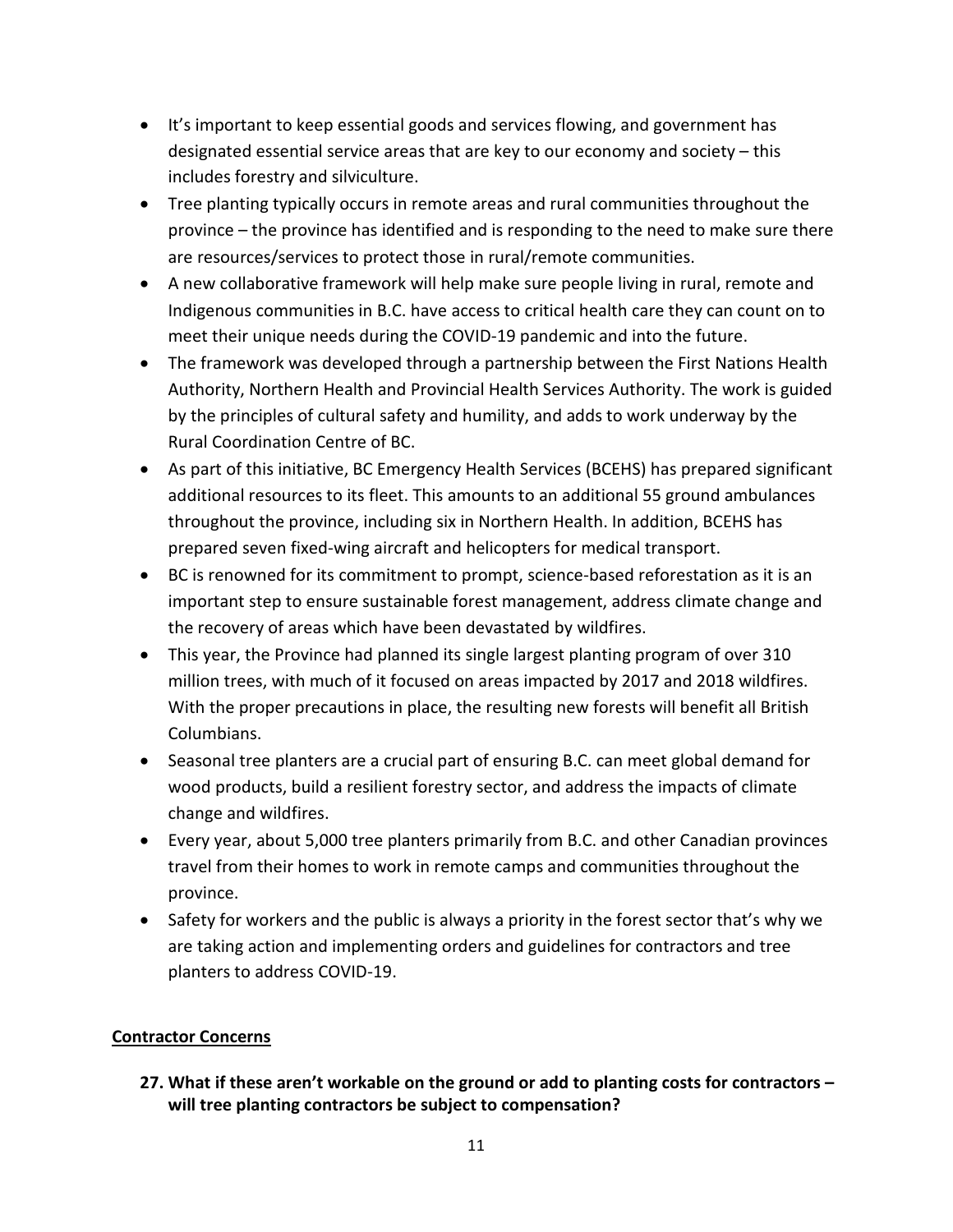- Government is looking at measures to support planting operations to make sure safety precautions are met in a consistent manner.
- We're also working to make sure adequate resources are available.

### **28. What happens if communities refuse to provide accommodation?**

- The Province is working with municipal leaders and First Nation communities to help everyone understand the importance of a successful and safe planting season.
- We are working with the PHO and our government partners at the ministries of Health, Energy Mines and Petroleum Resources, Finance, Jobs Economic Development and Competitiveness, Infrastructure, Tourism and Culture, Emergency Management BC, and BC Timber Sales, to develop health and safety protocols to prepare for and respond to the COVID-19 pandemic.
- With all these measures in place and full recognition of the socio-economic importance of this springs' reforestation program, I'm hoping that we can work together to get those 300 million trees planted.

### **29. How many employees and contractors will be affected if the season doesn't go ahead as planned?**

- We estimate close to 5,000 planters will be employed to deliver this season's more than 300-million tree program.
- Planters are paid by piece work with the amount dependent on the contractor. On average, a tree planter can earn over \$300 for a 10-hour day (survey 2014).
- The supply chain to support and maintain these numbers of workers, staying in camps and hotels/motels would impact hundreds of related businesses and their employees.

#### **30. Do all of them already have contracts with government?**

- Planting contractors traditionally bid on a variety of planting contracts the year before planting is due.
- It is not uncommon for one planting company to have contracts with the forest industry, provincial government and in some cases, small private companies like woodlots and community forests.

# **In Event of an Outbreak**

#### **31. What if a worker arrives in B.C. sick? What are the self-isolation requirements?**

- A worker will undergo an assessment for symptoms of illness that includes dry cough, fever, shortness of breath, sore throat, and gastrointestinal signs such as vomiting and diarrhea. If they present with any symptoms, will be required to go into self—isolation for a minimum of 10 days until symptoms resolve or otherwise directed by a health care provider.
- There will also be a requirement for daily monitoring of workers for symptoms with the same expectation to self isolate if they become symptomatic.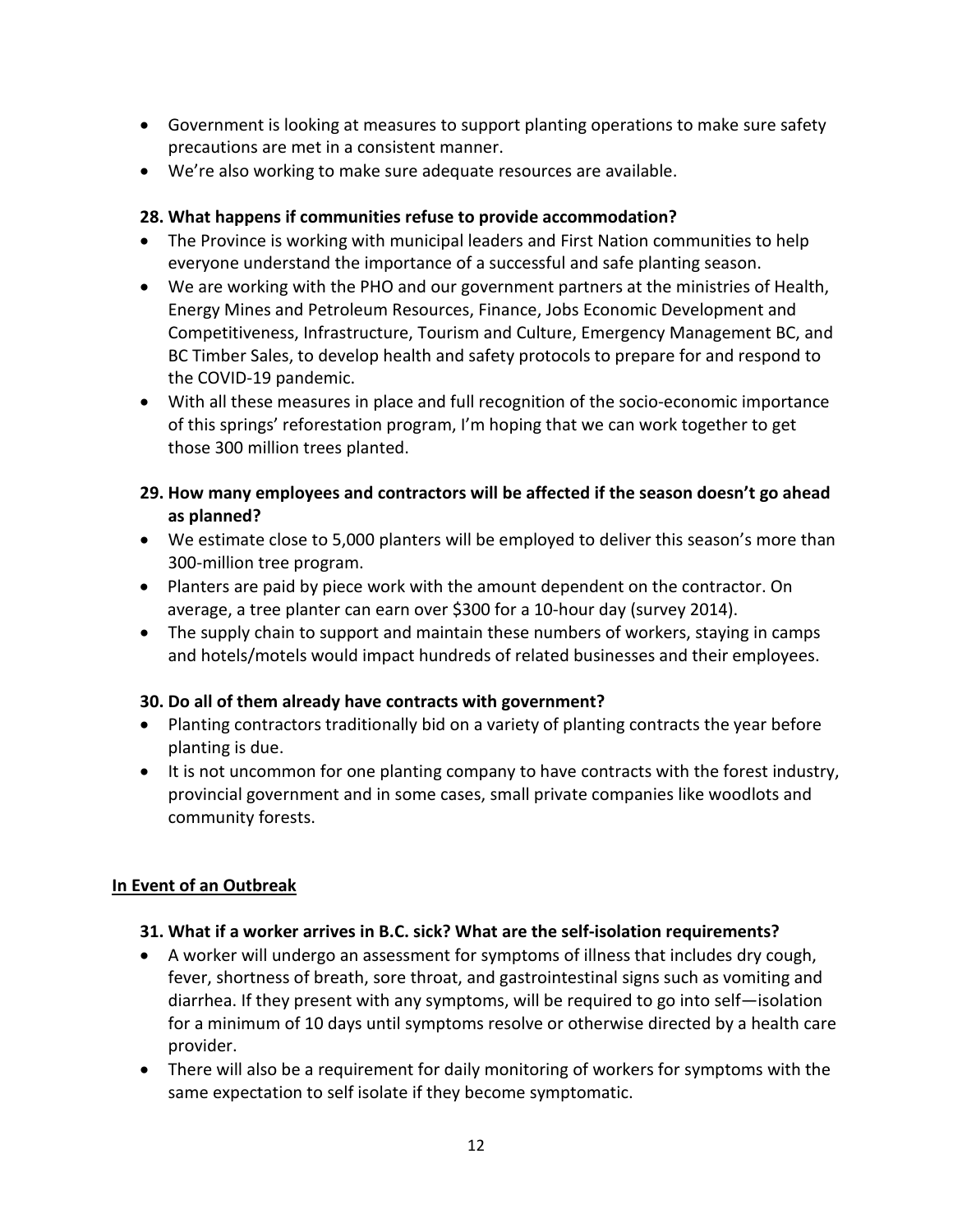### **32. Aren't there concerns that an outbreak could happen like the one in West Kelowna with migrant agricultural workers?**

- As our Provincial Health Officer has told us, all of us in every community in B.C. are at risk but limiting exposure to others through physical distancing can help reduce that risk.
- Tree planters are historically drawn from college and university students across Canada on summer break – they are not international travellers.
- Under the federal Quarantine Act, it's mandatory that anyone arriving in B.C. from outside of Canada that are symptomatic to be quarantined by the federal government for 14 days upon their arrival.
- Under the Provincial Health Officer Order ["Travellers and Employers Order"](https://www2.gov.bc.ca/assets/gov/health/about-bc-s-health-care-system/office-of-the-provincial-health-officer/covid-19/covid-19-pho-order-travellers-employers.pdf), it is mandatory that anyone arriving in B.C. from outside of Canada that are asymptomatic self-isolate and monitor symptoms for 14 days upon their arrival, and complete and register a self-isolation plan: [https://www2.gov.bc.ca/gov/content/safety/emergency](https://www2.gov.bc.ca/gov/content/safety/emergency-preparedness-response-recovery/covid-19-provincial-support/self-isolation-on-return)[preparedness-response-recovery/covid-19-provincial-support/self-isolation-on-return.](https://www2.gov.bc.ca/gov/content/safety/emergency-preparedness-response-recovery/covid-19-provincial-support/self-isolation-on-return)
- Many planters return to this type of work year after year and derive most of their annual income from this employment
- Some planters live near the communities close to the planting activity.
- Some planting contractors and company owners have been in the business for over 30 years and started out as tree planters.

#### **33. What will be done in case of an outbreak?**

- Workers who test positive and are unable to return to home will be immediately assigned to mandatory isolation in a facility provided by their employer according to BCCDC guidelines and the additional silviculture guidelines.
- Employees that have come into close contact with someone with confirmed COVID-19 on the advice of local public health officer, should call HealthLink BC at 8-1-1 or their medical provider to determine any necessary next steps.
- Employers must make sure that the following employees do not come to work and begin self isolation.
	- o Workers who are ill, whether or not the illness has been confirmed as COVID-19.
	- o Workers with COVID-19-like symptoms must begin self-isolation and be reassessed for when they can return to work.
	- $\circ$  Workers who share a residence with a person who has been exposed to COVID-19.
- We know that the best way to keep from overwhelming our health system is to reduce the spread of COVID-19. That's why it's crucial we follow the Provincial Health Officer's orders, including the Industrial Camp Order and additional silviculture guidelines.

#### **Enforcement**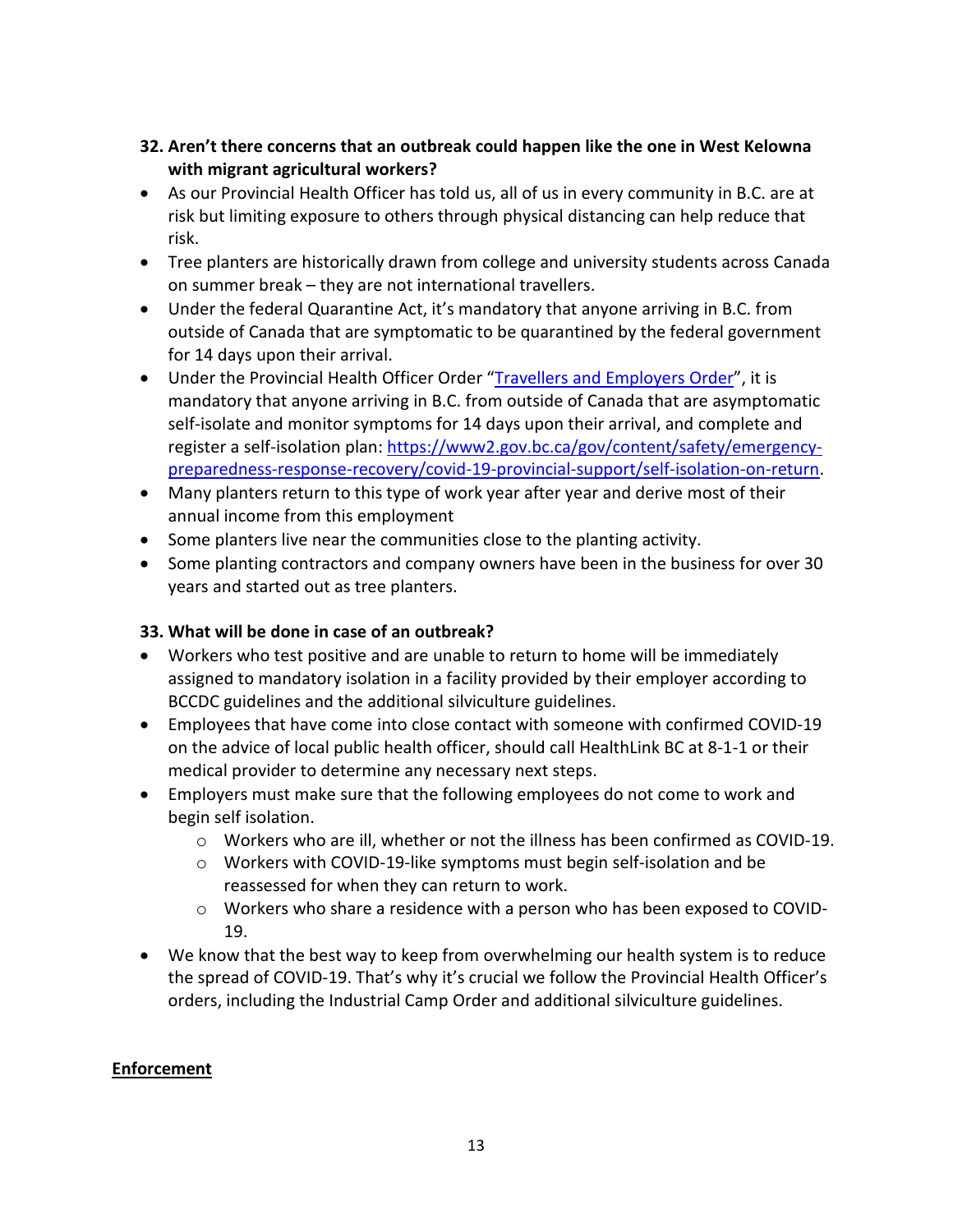- **34. Who is policing tree planters and contractors, and ensuring they are adhering to provincial guidelines for industrial camps and extra guidelines for tree planting contractors?**
- Inspection Teams organized by FLNRORD will visits with the camps to make sure they have the tools they need to safely support tree planters at work.

#### **35. What happens if they don't follow the guidelines?**

- Should a violation of the PHO Order or adherence the guidelines be observed by the inspection teams a health official will be assigned to enforce the order.
- Additional inspections will be conducted throughout the planting season.
- **36. How will tree planting operations be inspected to make sure that they are following guidance on COVID19?**
- Inspections related to planting operations are part of any season's planting program. This year will have an additional focus to inspect compliance with the relevant COVID-19 Prevention and Control measures that will be required by the Provincial Health Officer.
- Inspectors are provincial Natural Resource Officers or B.C. Timber Sales staff already checking on planting compliance. These inspectors live and work in the communities near where they would be inspecting. They are under the umbrella of "essential service workers".

# **37. Other provinces require people arriving from other provinces to self-isolate. Why not B.C.?**

- Provinces are experiencing COVID 19 differently. Every province, including BC, is managing the COVID 19 response according to the number of cases, the evidence and the epidemiological data and are implementing public health measures to address the transmission or spread.
- BC is taking a thoughtful and cautious approach. The evidence was carefully considered, with heightened measures and controls being required for work camps to continue to receive out of province workers and prevent the transmission of COVID 19 within the work camps and to local communities.
- Work camps will be required to do a risk assessment and develop an infection prevention and control protocol that addresses risks with measures to increase hygiene, for physical distancing, monitoring workers for symptoms, and requiring workers to self isolate during non work hours, and if they become ill.
- Any worker that shows symptoms of illness will not be allowed to work in the camp, and will be required to go into self isolation for a 10 days or until symptoms resolve or otherwise directed by a health care provider.